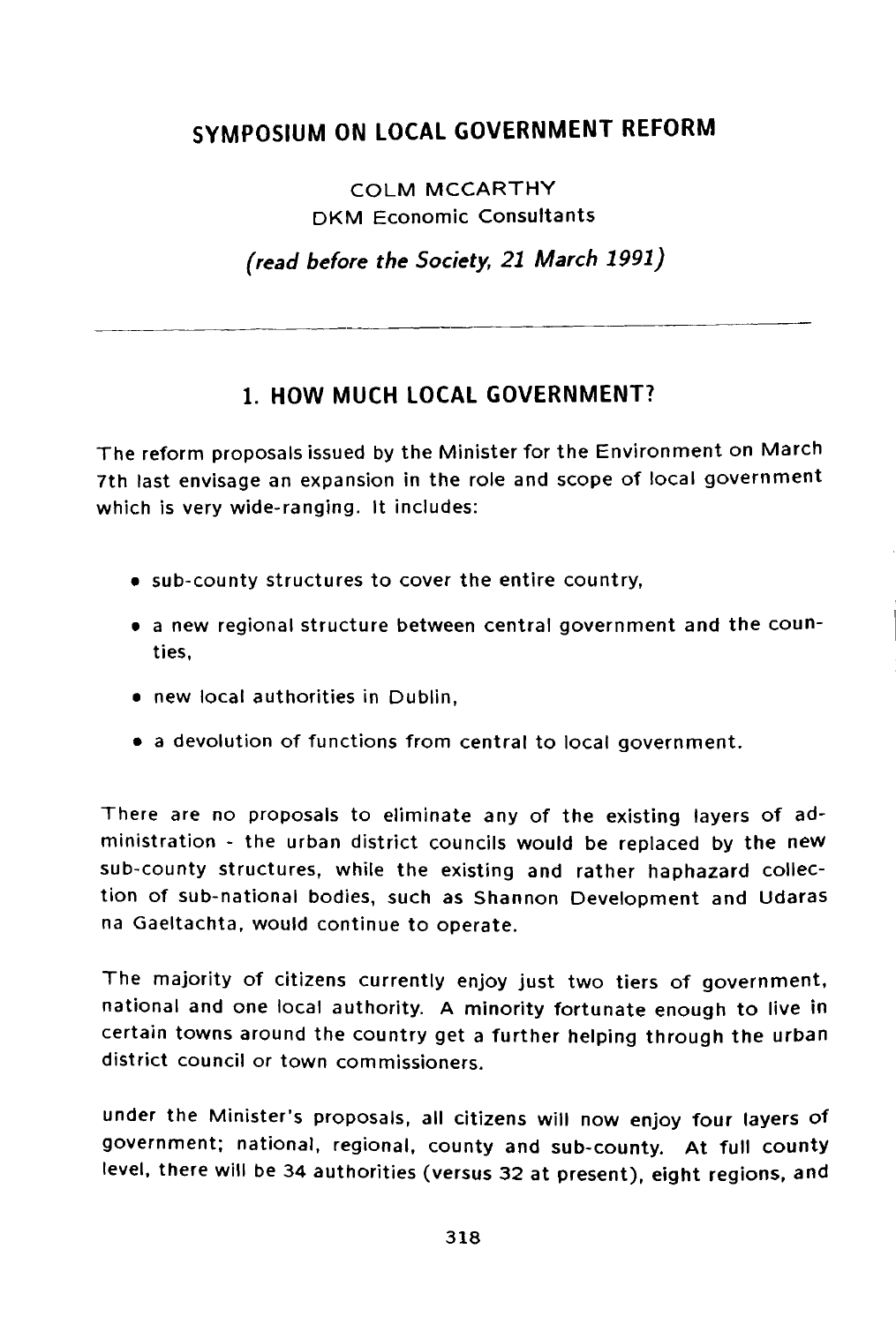an unspecified number of sub-county units. At present, these sub-county units number about 80, and represent around 15% of the population. The extension of the coverage of these units to cover the whole country will presumably require an increase in their numbers to several hundred, with several thousand additional councillors.

At present, the average citizen is represented by 2.15 tiers of government, national and local. Under the new proposals, this will rise to 4.0. Aside entirely from cost, the case for this level of representation in a small country is not easy to make in my view, and the report of the Government's expert committee is not persuasive.

### **2. SIZE OF LOCAL AUTHORITIES**

The population of the new county-level units will average about 100,000. But many are much smaller - thirteen of them head populations under 60,000 in 1986, and some had as few as 30,000 or so. On the face of it, there is a case for a reduction in the number, rather than the increase proposed by the Government. For example, why do we still have Tipperary North and Tipperary South as separate county councils? Many of the smaller counties could be amalgamated into more natural units, and it puzzles me that no consideration appears to have been given to a system, with, say, around 10 basic local authority units nationwide.

ţ

At the sub-county level, the existing system means that we already have 87 housing authorities in Ireland, who are entitled to produce 87 differential rent schemes if they so desire.

In 1990, Ballinasloe UDC had a budget which included  $£30,036$  for road upkeep, and  $£4,744$  for road traffic expenditure. It spent  $£8,286$  on industrial development. Clonmel spent  $\pounds$ 1,000 on swimming pools,  $\pounds$ 3,800 on education.

If the sub-county bodies are to retain functions in the new set-up, they cannot conceivably reach a viable level of operations. If they are to yield functions to the county-level bodies, it ceases to be clear what justification they might have.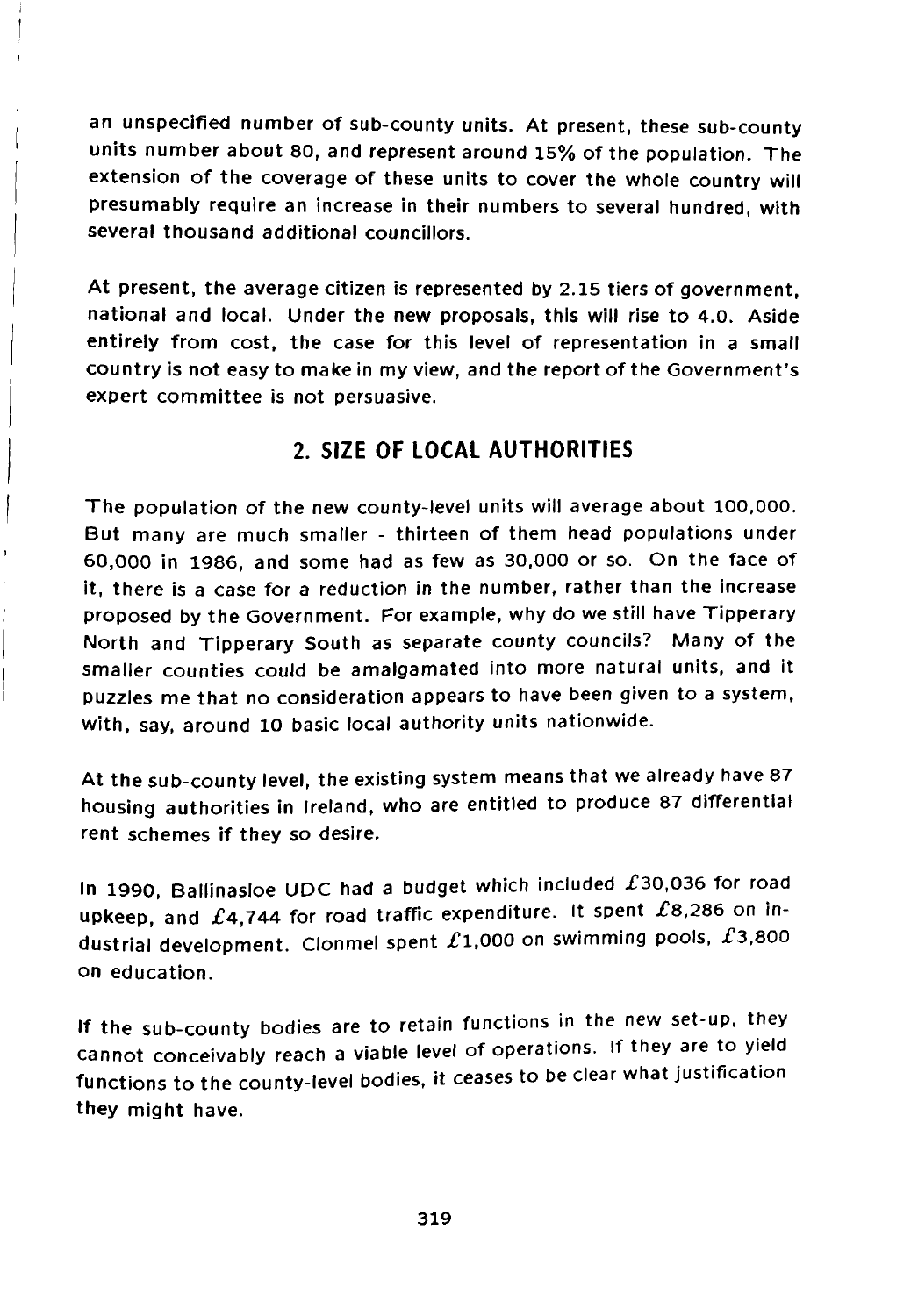## **3. REGIONAL AUTHORITIES**

In 1973, when Ireland joined the EC, the decision was taken to treat the entire country as a single region, a sensible decision which has proved itself over the intervening period. The setting up of eight regional authorities, regardless of how their membership is chosen, will create bodies which will have nothing to do other than to fight with both central Government and with county councils over functions. Who deals with roads, for example? What has happened to the National Roads Authority?

These bodies are unnecessary, there was no public demand for their creation, they will fill no administrative need and can create a role for themselves only through political battles with existing institutions.

### **4. REORGANISATION IS NOT REFORM**

My dictionary defines reform as:

"to shape anew, esp. to restore to a former good state; to reclaim; to amend; to improve; to regenerate; to eliminate abuse or malpractice; to abandon evil practices."

I am entirely content with the notion that Irish local government is in need of reform. The current proposals will not produce reform, but rather will yield a sharp increase in the quantum of unreformed Governmental activities.

Local government has been steadily losing functions in recent times. Health is gone, and responsibility for housing is increasingly centralised. Performance in the area of road improvement and maintenance has been so poor as to stimulate both a popular competition on national radio for the best joke about potholes, and a National Roads Authority to take some action.

The local authorities' record in pollution control and planning has been so bad as to provoke a new Environmental Protection Agency as well as heavier referral rates to An Bord Pleanala. In their role as the largest landlords in the country, the local authorities manage to spend more on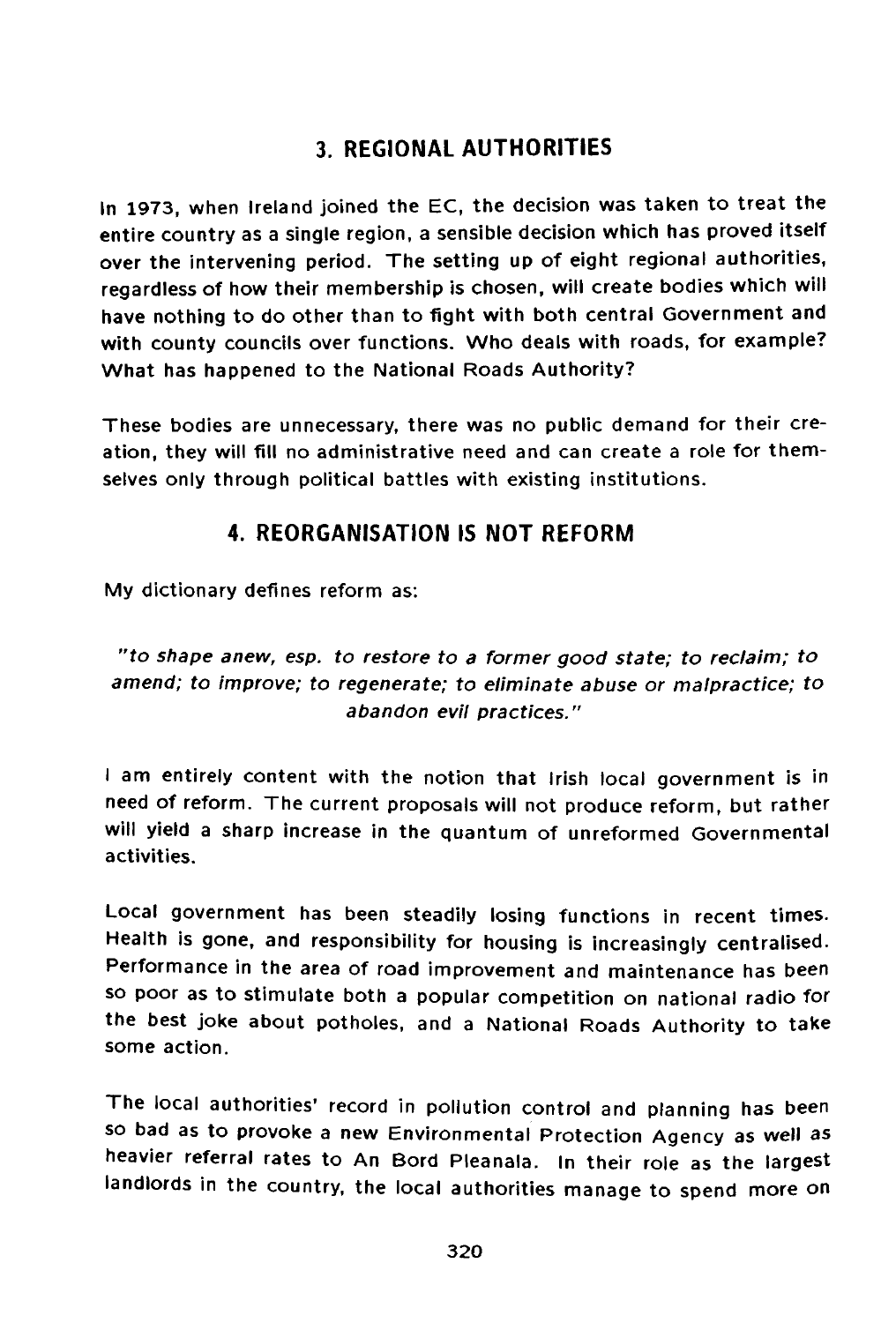maintenance than they collect in rents, while simultaneously generating a steady flow of complaints about maintenance standards.

Dissatisfaction with their performance is making local authorities increasingly a dustbin for whatever services are sufficiently unimportant to be entrusted to them.

The Expert Committee's proposal would result in a total of 193 local bodies in Ireland, with a total membership of between 2,000 and 2,500.

Previous proposals to cut the total number are discussed in the Committee's report in the following surreal passage:

"Previous proposals for reform which would have involved a major reduction in the number of town authorities were strongly opposed by the authorities concerned. This would seem to point to the need for an increase rather than a decrease in any reorganisation of local authority structures".

ï

The first part of this statement is equivalent to confining an opinion survey on capital punishment to the current occupants of Death Row. The second part is a remarkable non-sequitur.

#### **5. WHY NOT A SINGLE TIER SYSTEM?**

Neither the Government nor the Expert Committee have produced any argument that convinces me against a single tier system. The UK Government has just announced its intention to move to a single tier system, in a country with 55 million people. If Avon or Strathclyde do not need a tier of district councils, I cannot see why Kilkenny needs them. There is no corner of county Kilkenny which is more than thirty minutes drive from Kilkenny city. This is not Texas we are dealing with.

The Government's proposals are a reflection of an Irish proclivity to overdesign and over-elaborate administrative and political structures. This country has a smaller population than Lancashire, and land area alone is no justification for such an expansive scheme as has been proposed.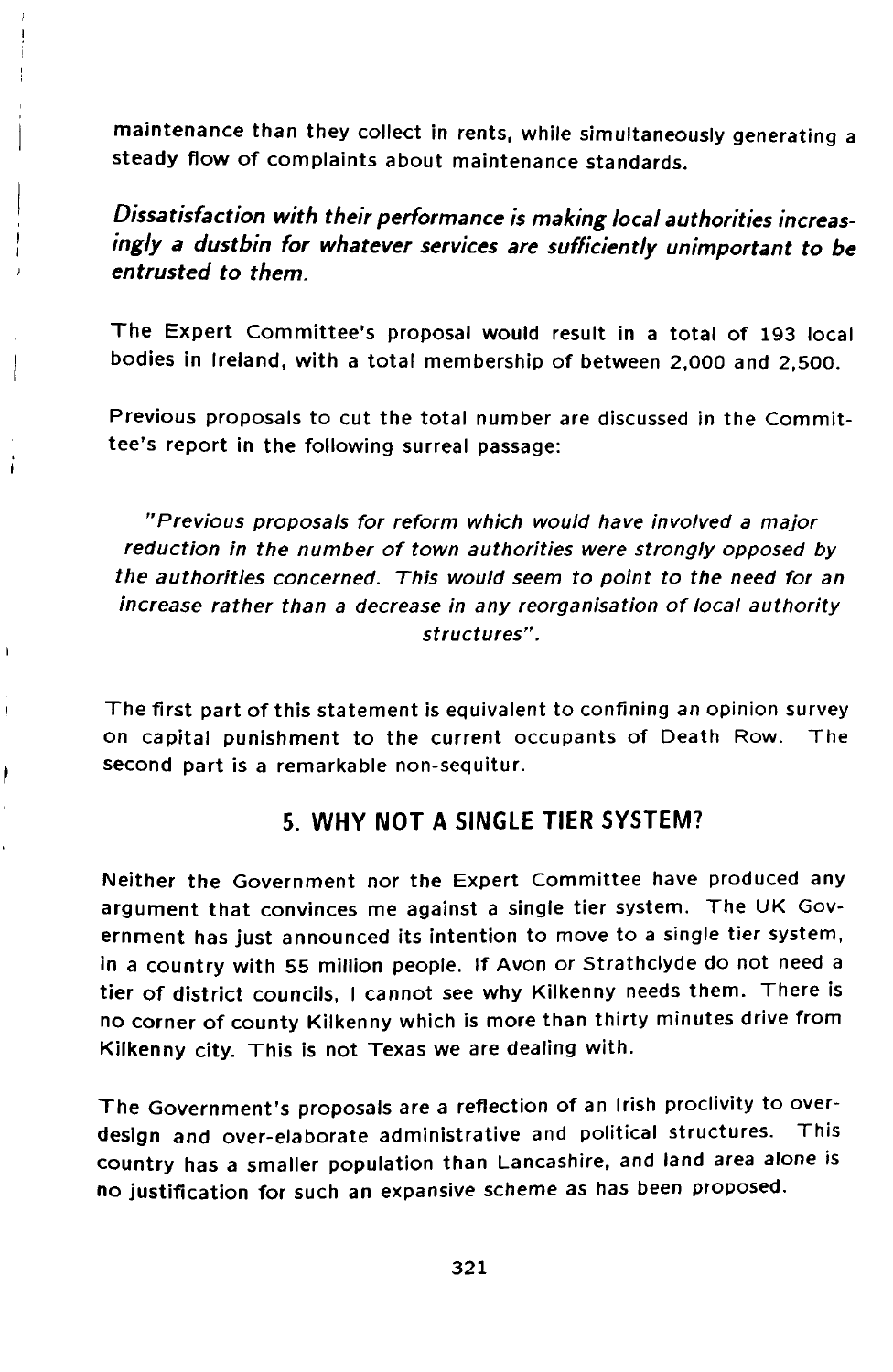There are, of course, no proposals for an early return to local taxes as a basis for local Government reform. Representation without Taxation would appear to be the political sub-text. It would be a far better use of the electorate's time to debate local taxes, rather than more local government, at the forthcoming elections.

## **6. A PROPOSAL FOR REFORM**

There are strong arguments in favour of both a single-tier system and a minimum size for each authority. The arguments include cost as well as administrative efficiency.

A system with about twenty authorities could easily be achieved. This would involve, for example,

- One authority for Tipperary
- Amalgamations of Sligo and Leitrim Kildare and Wicklow Offaly and Laois Carlow and Kilkenny Cavan and Monaghan Longford and Westmeath Meath and Louth
- Incorporation of boroughs into their counties, e.g. Galway Limerick **Waterford**

There are other possible combinations. The lower tier of UDCs and town commissioners should be abolished. The number of members on each authority should reflect population, thus ending the virtual disenfranchisement of Dublin for Seanad election purposes.

There is merit in the notion of direct election for the combined office of Mayor/Manager, at least in the cities of Dublin and Cork, as proposed by Donal De Buitlear in his addendum to the Expert Committee's report.